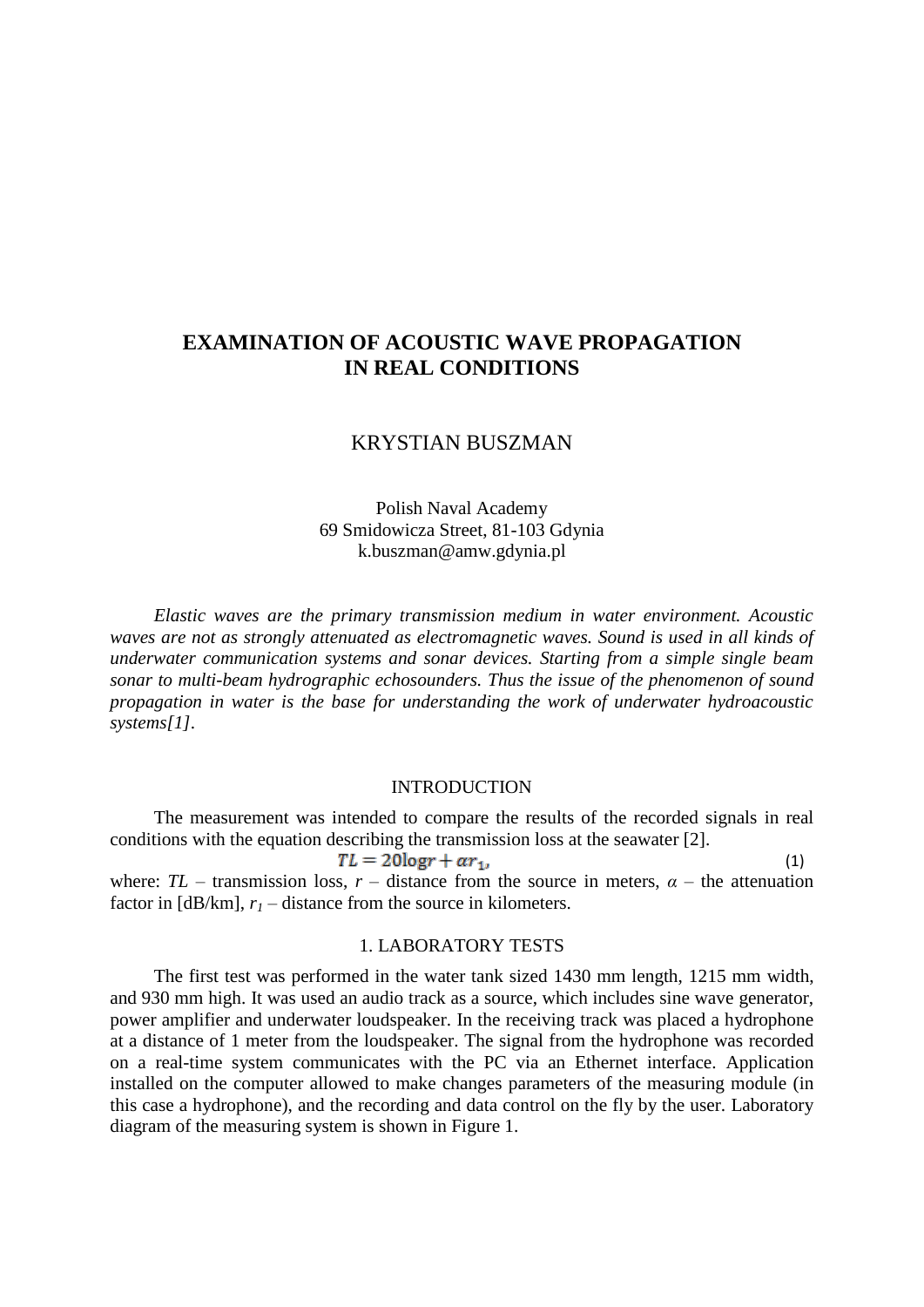

Fig.1. Laboratory diagram of the measuring system.

Characteristics of the frequency response of used underwater loudspeaker Lubell in the axis perpendicular to the speaker is shown in Figure 2. Frequency response characteristics for different angles from an axis perpendicular to the speaker to parallel to the speaker axis is shown in Figure 3.



Fig.2. Frequency response characteristics for speaker axis at a distance of 1 m from speaker.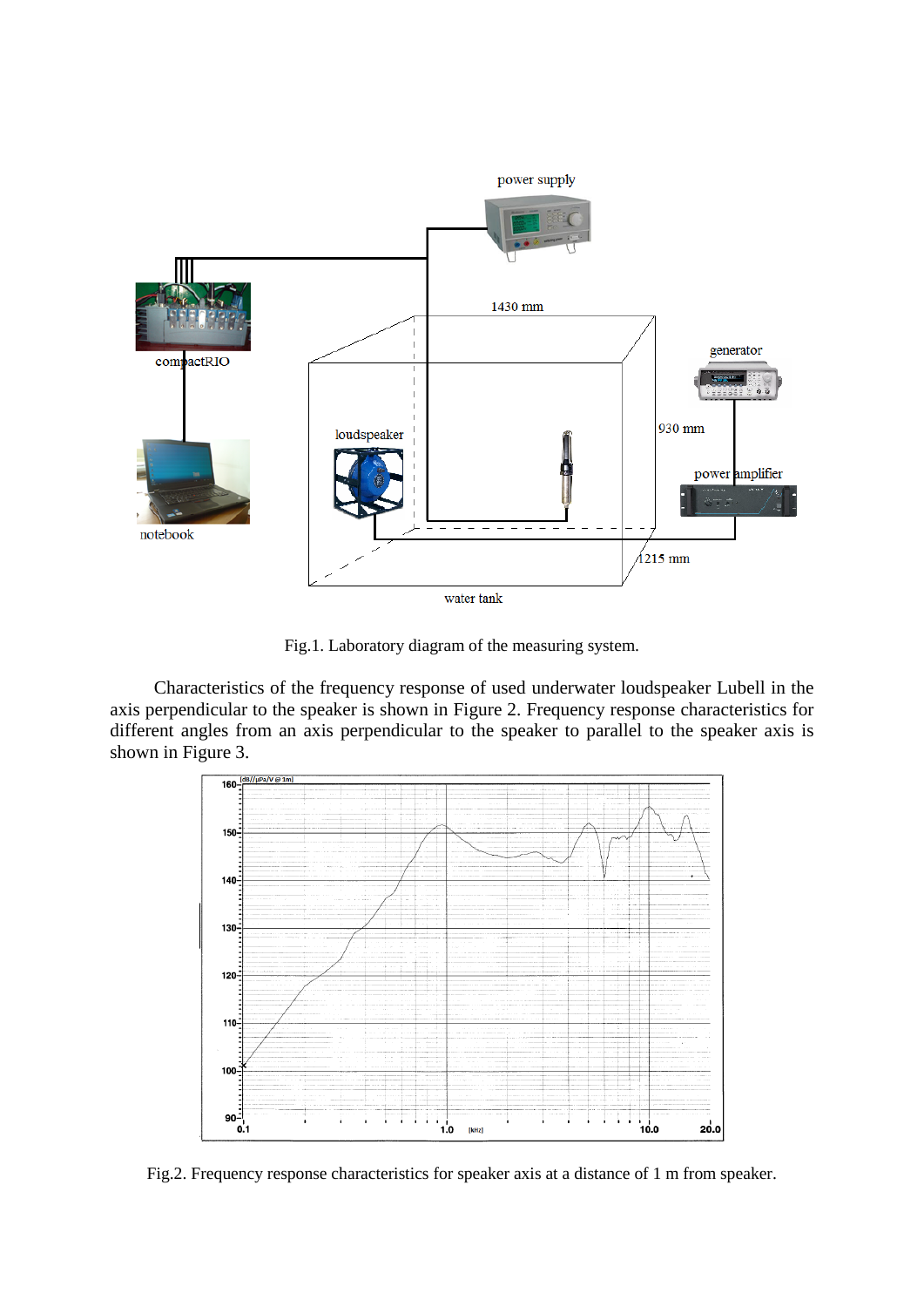For the central position of the receiver relative to the loudspeaker at a distance of 1 m the recorded signal level difference between the signal of  $f = 400$  Hz and a signal of  $f = 1$  kHz was 21 dB. The situation was slightly different for the location of the receiver other than the central position relative to the speaker. However, small differences can be seen for  $f = 400$  Hz, and for  $f = 1$  kHz there are no visible changes.



Fig.3. Frequency response characteristics for different angles at the distance of 1 m from loudspeaker.

In laboratory tests, the signal was generated at 400 Hz frequency using the function generator. The peak-peak voltage value of signal next to the power amplifier was 45 V. For a signal with a frequency of 1 kHz and the same amplitude settings on the generator and the power amplifier gain the voltage was 44 V. The level of recorded signal at the frequency 400 Hz was 161 dB, whereas at 1 kHz the level was 184 dB at 1 meter from the loudspeaker. The difference in the values due to the frequency response of the speaker [3]. A hydrophone Reson TC-4032 was used as a receiver from the same series, which was used in marine research. The calculations take into account the voltage sensitivity for a particular model as supplied hydrophone calibration note.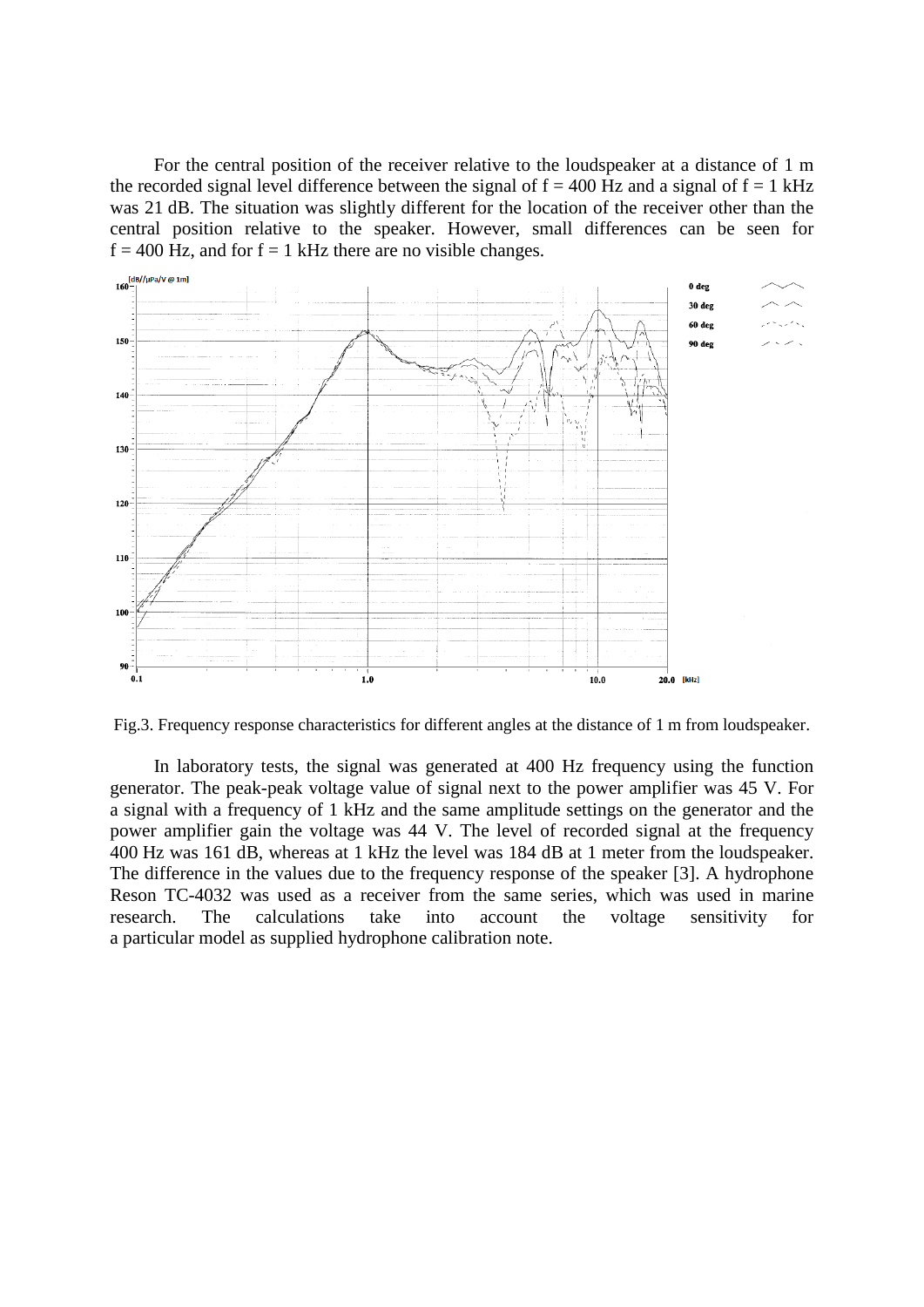## 2. MARINE MEASUREMENTS

Destination tests were carried out on the German range in Aschau in the Eckernfoerde Gulf (Figure 4).



Fig.4. Designation of marine research in the satellite photo.

In the marine research was used the same test track as in the laboratory. The whole transmitter part was placed on motorboat, which was located directly above the measuring module placed on the bottom [4]. In this way hydrophones were placed in a horizontal plane at a depth of 23 m directly under the boat. The real tilts of the measuring module were controlled during measurements using the motion sensor. Hydrophones were placed at the vertices of an equilateral triangle with a side length equal to 25 cm. The loudspeaker was under the boat at a depth of 2 m. Location of motorboat relative to the measuring module was determined with an accuracy of 1 m. There was used underwater navigation system with ultra short base to precise positioning of the measuring module. There was affixed transponder with underwater battery on the measuring module enclosure, while at the motorboat was installed transceiver with GPS. The boat was moving at low speed, and at that time underwater navigation software has recorded the results of the position of the measuring module with the transponder relative to the transmitter on motorboat (Figure 5).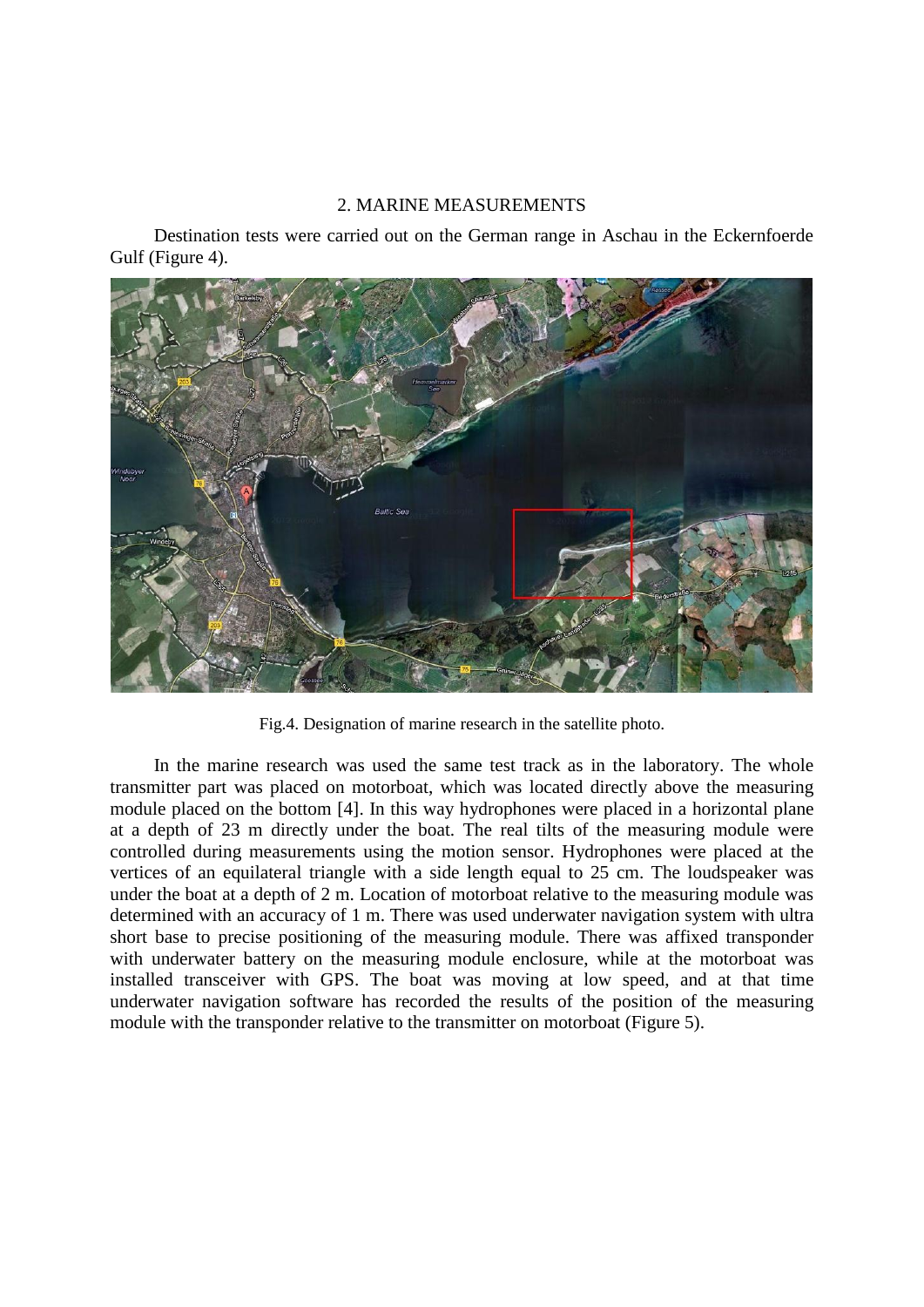

Fig.5. Underwater navigation system for the measuring module positioning.

After a few recordings there was verified the location of the measurement system using a remotely operated vehicle (Figure 6). The motorboat was placed at a specific position as indicated in underwater navigation and then the vehicle was placed into the water. After descending to the bottom it was confirmed the correct place of the system on the bottom, and also there was verified the physical state of the module.



Fig.6. Control panel of remotely operating vehicle.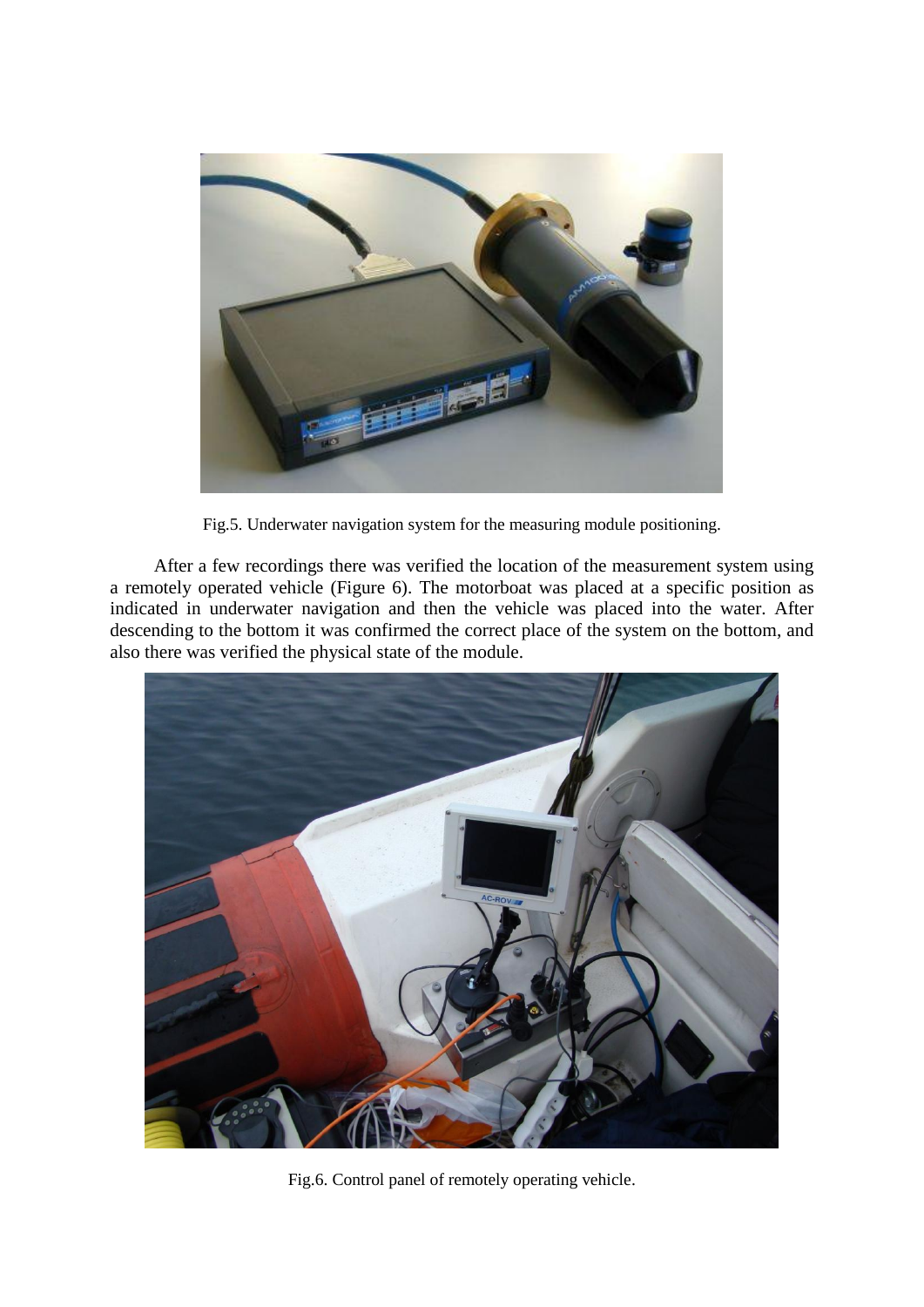The tests were performed for continuous harmonic signals with a frequency of 400 Hz and 1 kHz. Frequency response for used underwater loudspeaker allowed tests for such frequency values. Besides, as known to lower frequencies are less attenuated in the water. The limit of the near field of the tested frequencies are properly 3.75 m at 400 Hz and 1.5 m at 1 kHz and the speed of sound  $c = 1500$  m/s. In practice, it is assumed that the far field begins at the distance from the source is not less than the wavelength or not less than twice the largest dimension of the source. In the space between the speaker and the receiving antenna there was not any obstacle that would introduce changes in the propagation signals tested in water.

In the first phase there was generated a continuous sinusoidal signal with a frequency  $f = 400$  Hz and the same amplitude as in a laboratory test. The measuring module received this signal by three hydrophones and transmit data on the fly to the operator console located on coastal station. The operator recorded signals on the hard drive and watched all the changes on the computer screen. Results of the collected data processing in the form of narrow-band spectrum in the band from 100 Hz to 1600 Hz are shown in Figure 7.



Fig.7. Narrow-band power spectrum of the received signal for  $f = 400$  Hz.

Another form of presentation data recorded in marine research is One-Third-Octave spectrum of the same signal (Figure 8). Both spectra were obtained using the same settings for the fast Fourier transform.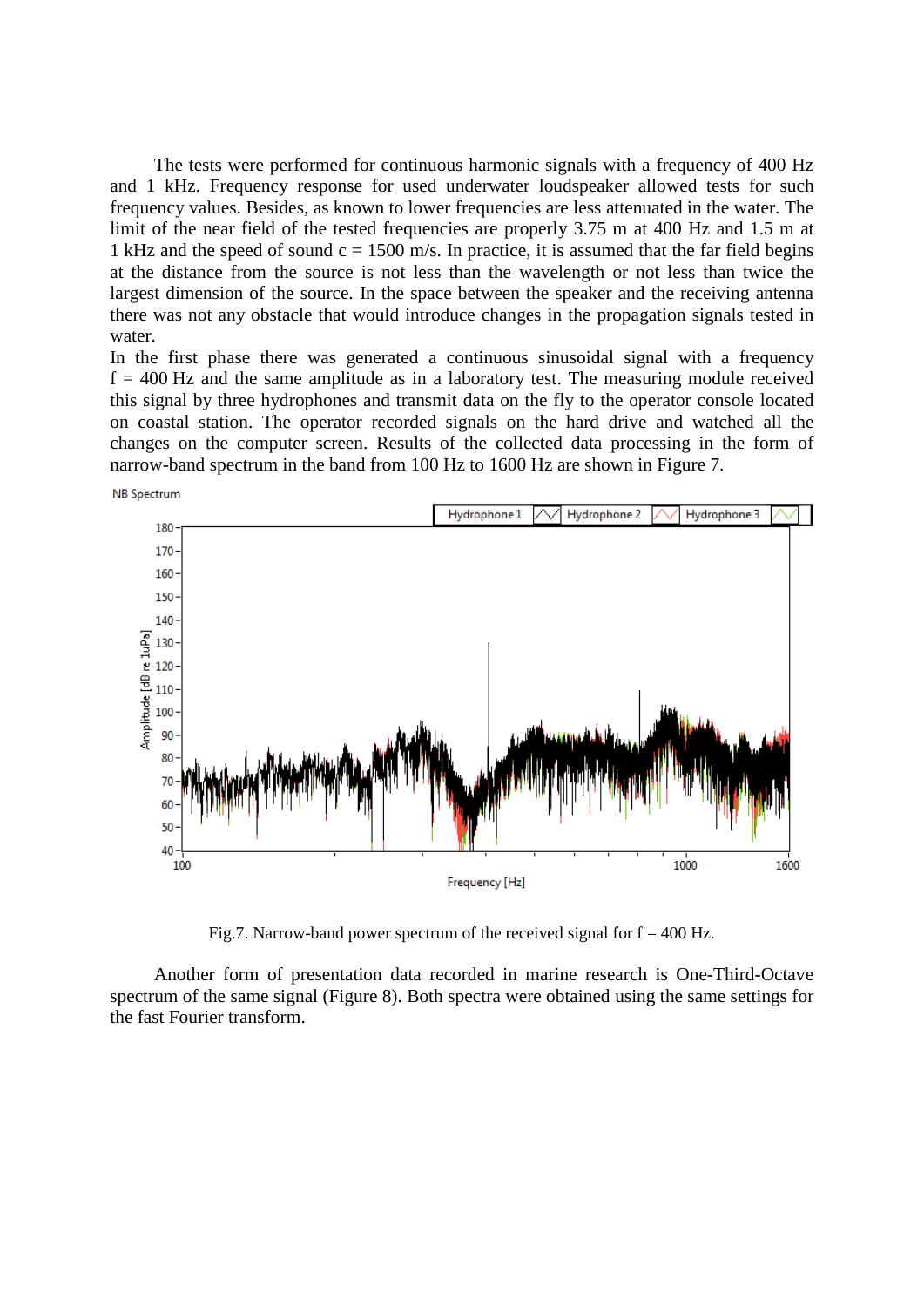

Fig.8. One-Third-Octave spectrum of the received signal for  $f = 400$  Hz.

After recording the signal of lower frequency transmission path settings were changed. In this phase there was generated continuous harmonic signal at a frequency of 1 kHz and the same amplitude as in the laboratory measurements. An important element of the study was an accurate representation of transmitted signals parameters, so before start recording there was verified peak-peak voltage values of the signal on the loudspeaker terminals. Narrowband and One-Third-Octave spectra for 1 kHz signal are shown in Figure 9 and Figure 10.



Fig.9. Narrow-band power spectrum of the received signal for  $f = 1$  kHz.